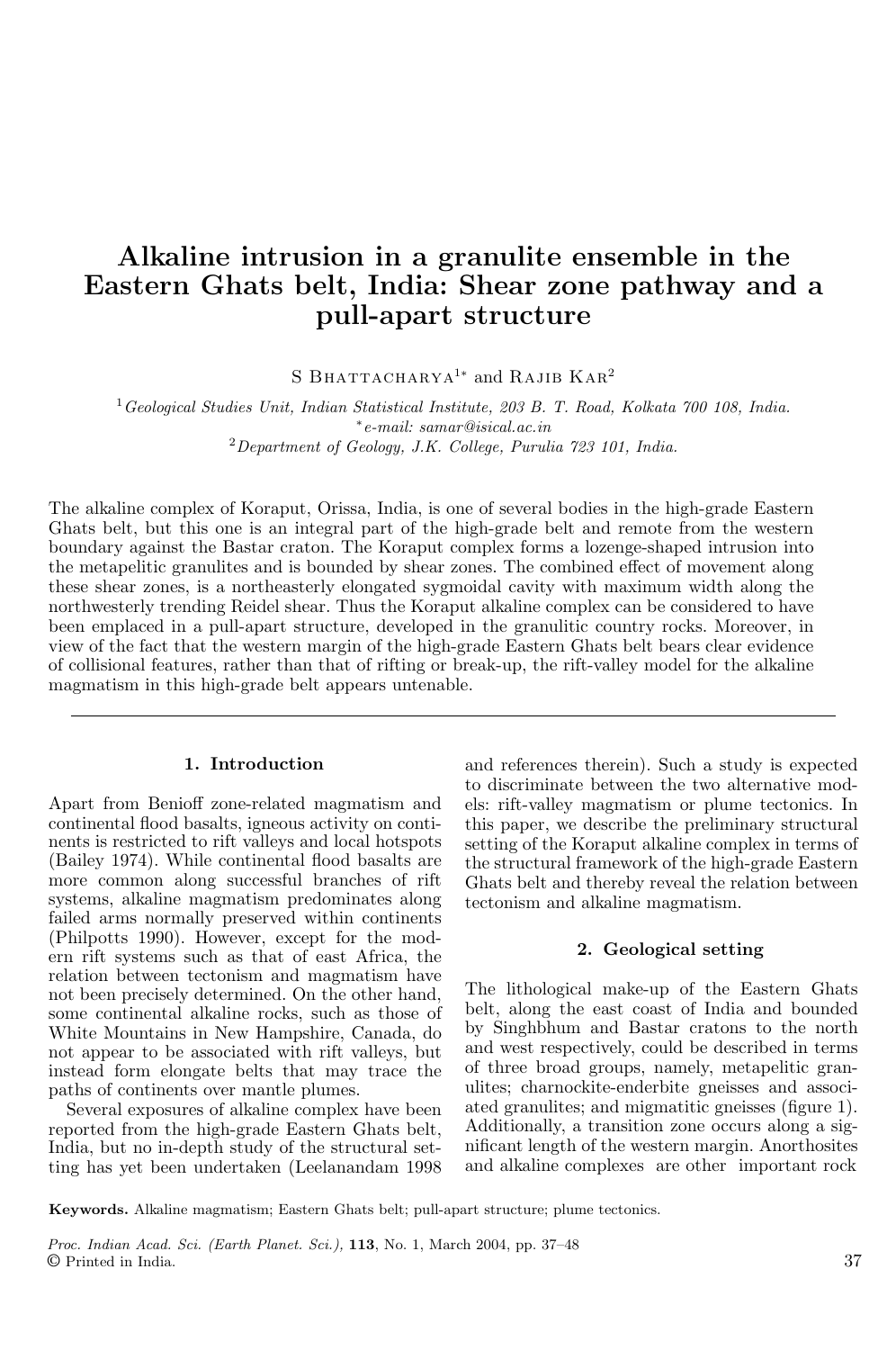

Figure 1. Generalized geological map of the Eastern Ghats belt, modified after Ramakrishnan et al 1998. Important locations: 1. Bhuban, 2. Jenapore, 3. Angul, 4. Chilka, 5. Paderu, 6. Paikmal, 7. Deobhog, 8. Lakhna, 9. Jaypur, 10. Koraput.

types in this high-grade belt. This belt has the imprints of three major episodes of folding and associated metamorphic fabrics, developed on various scales (Sarkar *et al* 1981; Halden *et al* 1982; Bhattacharya *et al* 1994; Bhattacharya 1997). Complex, multi-stage granulite facies metamorphism is also evident in a few localities (Sen *et al* 1995; Bhattacharya *et al* 2003). On the evidence of NE-SW regional tectonic trend, represented by  $S_1$  gneissosity, a steep axial planar foliation; and

common structural repetitions, the Eastern Ghats belt could be described as a convergent orogen that evolved under a regional NW-SE directed compression and attendant homogeneous shortening (Bhattacharya *et al* 2001).

## 3. Lithology and field relations

Four main lithological varieties of alkaline rocks could be identified in the field, namely: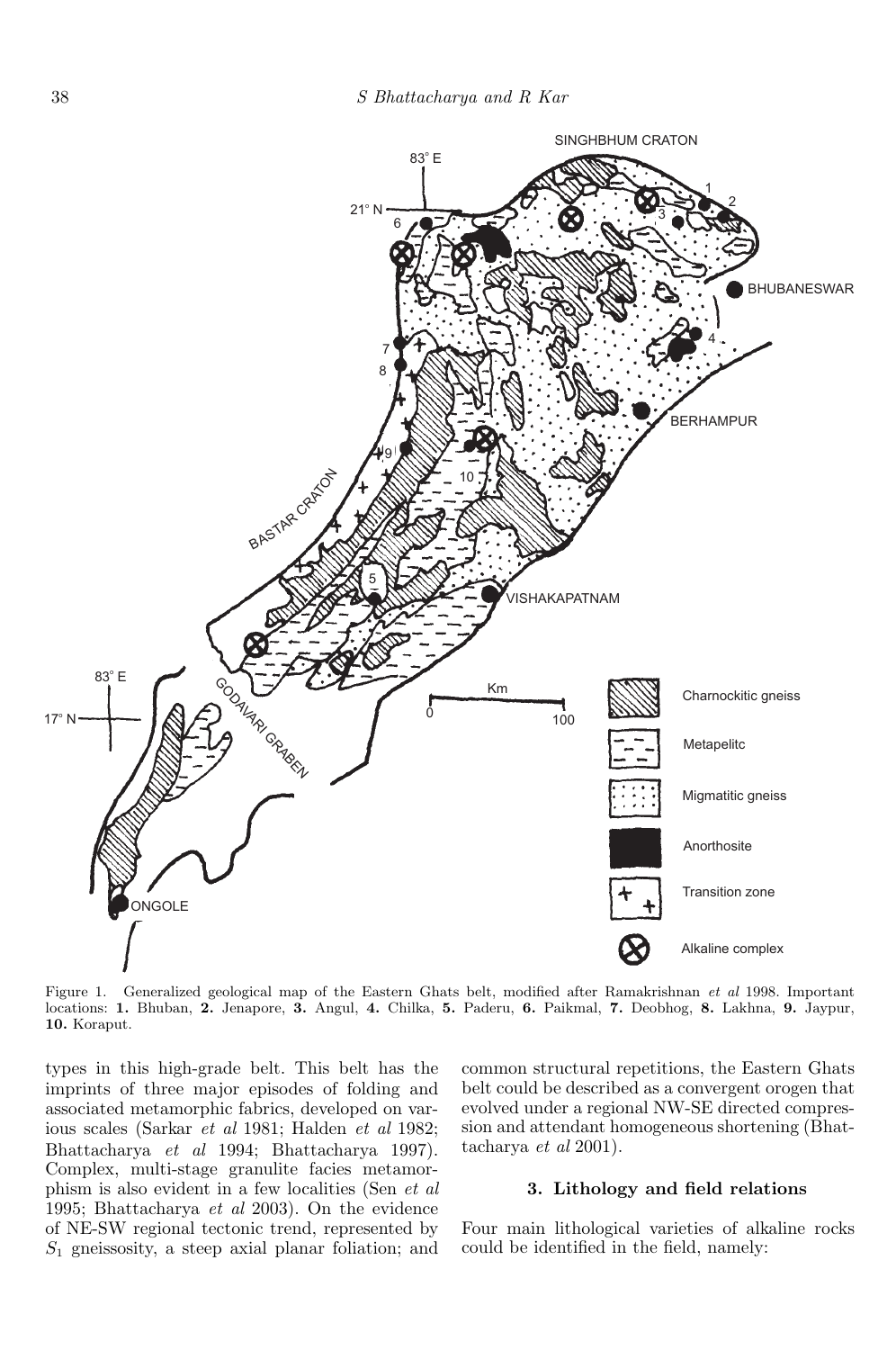

Figure 2. Geological map of the area around the alkaline complex of Koraput.

- (i) mesocratic and coarse, equigranular, syenite (with neither quartz nor nepheline);
- (ii) melanocratic, fine grained syenite;
- (iii) commonly foliated nepheline syenite and
- (iv) coarse grained leucocratic syenite.

The central part of the body is mostly occupied by the mesocratic syenite, while melanocratic syenite occurs as small bands, commonly enclosed by the mesocratic syenite. Nepheline syenite mostly occurs along the border. Leucocratic syenite occurs partially along the southeast border (figure 2). Intrusive contacts, particularly of melanocratic syenite against pelitic granulites with a pervasive gneissic foliation, is common (figure 3a). Leucocratic syenite also occurs as cross-cutting veins in melanocratic syenite (figure 3b). Foliation, particularly, in the mesocratic syenite, is defined by parallel alignment of mafic minerals, mostly amphibole, could be a magmatic foliation (figure 3c). Some cross-cutting veins in the mesocratic syenite are fine-grained variety of the host syenite, and hence could be shear veins (figure 3c). On the basis of modal compositions (table 1), the four lithological types could be described as calc-alkali syenite; gabbro-norite; nepheline syenite and perthite syenite respectively (Streckeisen 1976).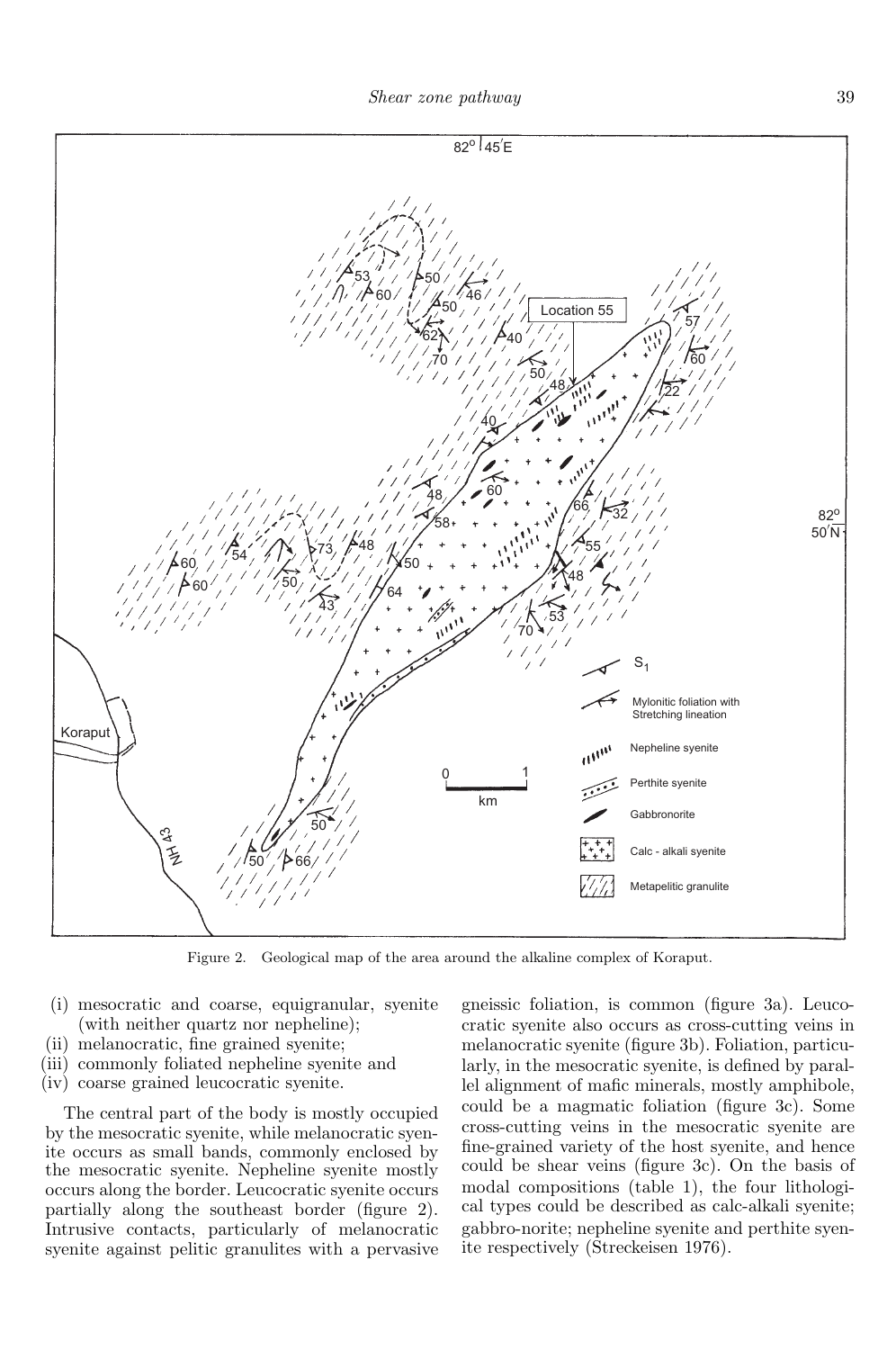

Figure 3(a). Intrusive contact of melanocratic syenite with metapelitic granulites; pervasive gneissic foliation in the pelitic granulites abuts against the syenite boundary.



Figure 3(b). Branching veins of leucocratic syenite within melanocratic syenite.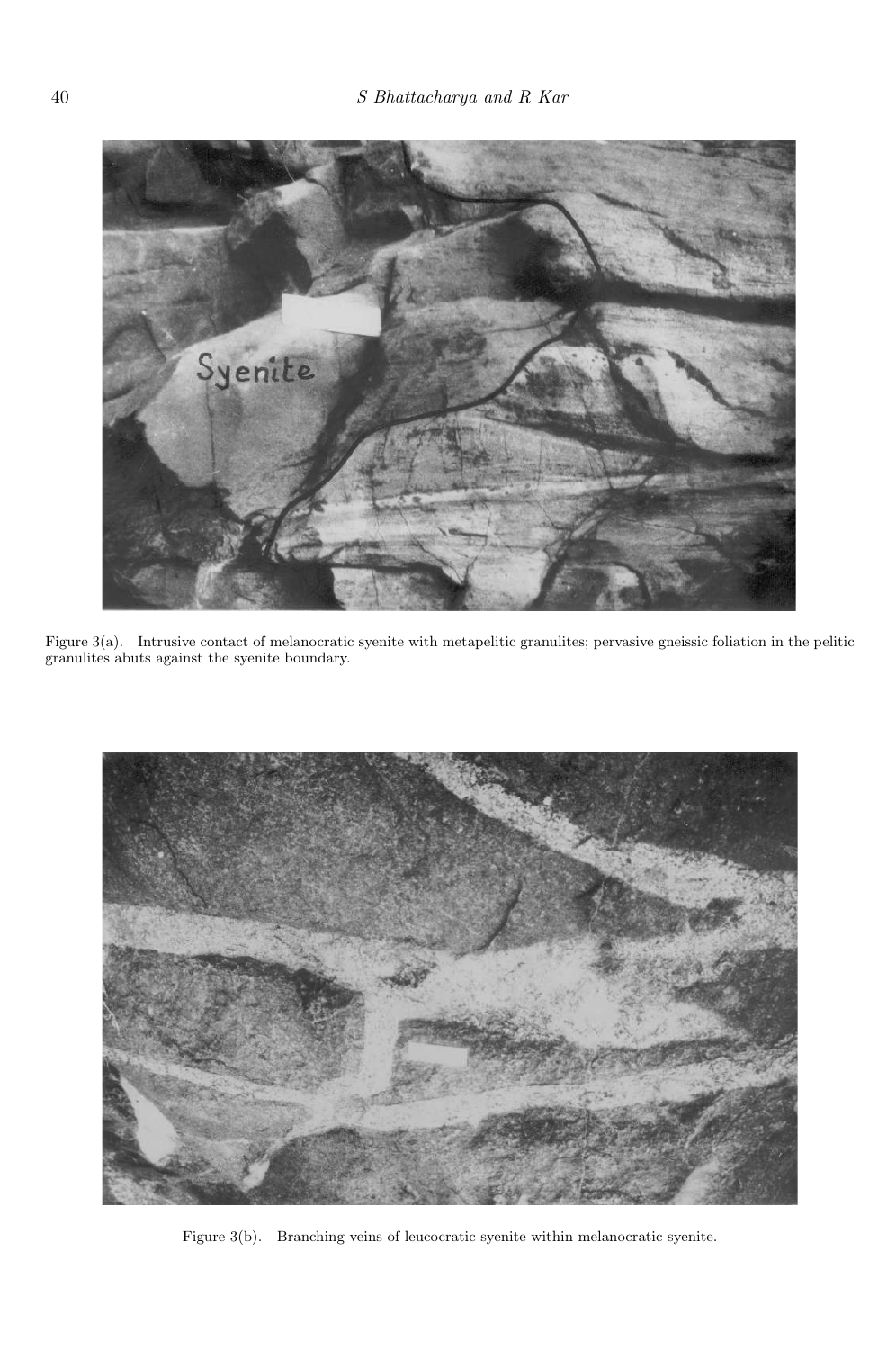

Figure 3(c). Foliation in mesocratic syenite defined by parallel arrangement of mafic minerals; also a fine-grained vein across the foliation is compositionally not different from the host syenite, and could be a shear vein.



Figure 3(d). A small-scale shear zone in metapelitic granulite, close to the alkaline body, depicts S-C mylonitic fabrics: continuous (east-west) one is the cleavage C and discontinuous oblique one is the mylonitic banding S.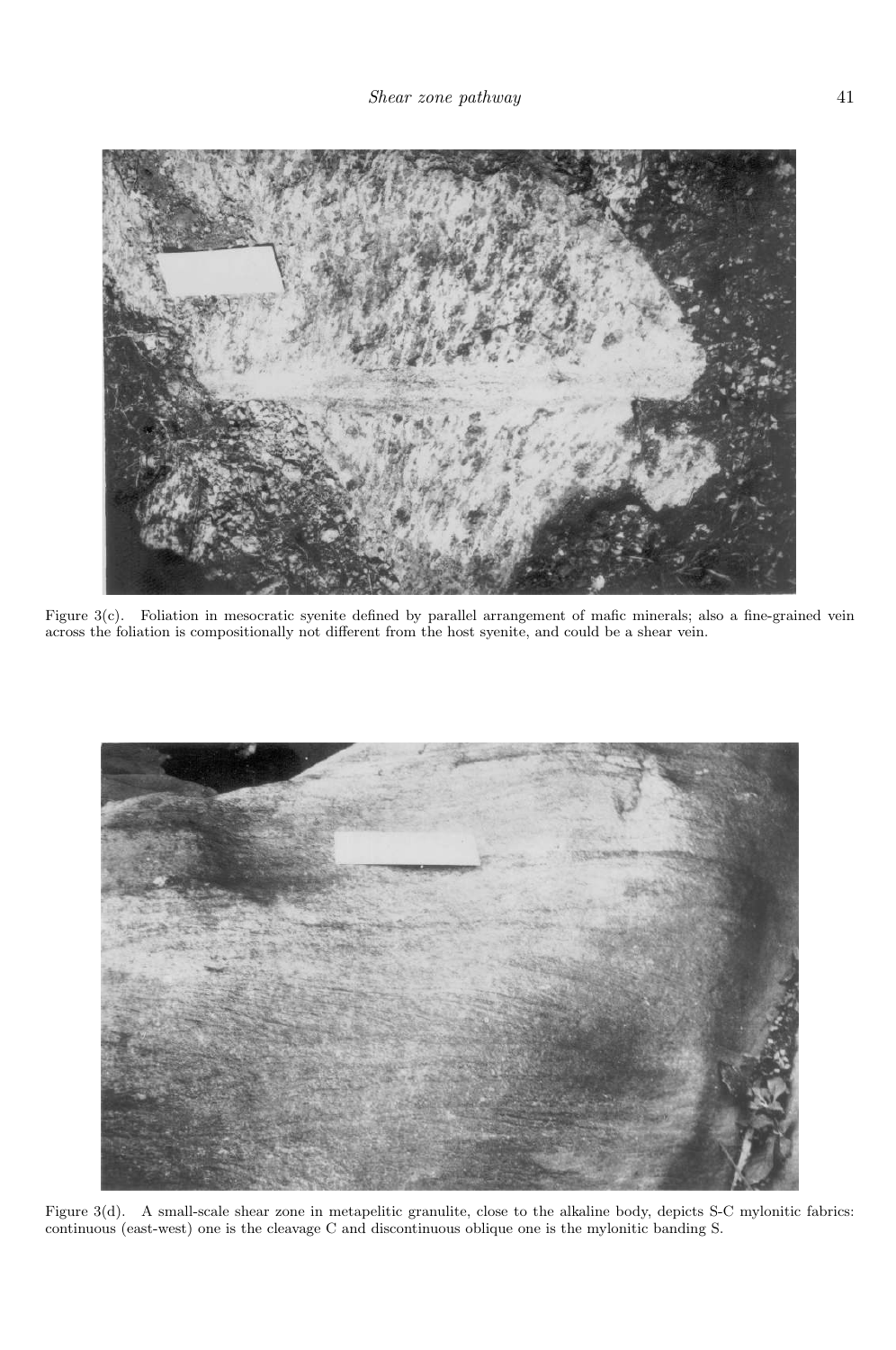

Figure  $3(e)$ . Striping lineation on mylonitic foliation, in metapelitic granulite, abuts against the boundary of an elliptical body of alkaline rock.

## 4. Structural setting

The NNE-SSW oriented, lozenge-shaped body of the alkaline complex with long dimension of 4 km and maximum width of 0.75 km is intrusive into metapelitic granulites. The gneissic foliation,  $S_1$  in metapelitic granulites is axial planar to the rootless folds defined by the quartzite bands. This gneissic foliation displays some mesoscopic folds, particularly on the western side of the alkaline body and these folds are commonly overturned to isoclinal with steep easterly plunges (figure 2). On the other hand, shear zones traverse the host metapelites near the alkaline complex boundary and commonly transpose the typical gneissic foliation (figure 3d). Sometimes, the stretching lineation on the mylonitic foliation abuts against intrusive melanocratic syenite body in the contact region (figure 3e). Two sets of mylonitic foliation are observed. The dominant shear planes are northeasterly trending with moderate southeasterly dip (figures 2 and 4a). The stretching lineation on them is oblique towards north, indicating a significant (sinistral) strike slip component (figure 2). The microstructures observed in the X-Z section (parallel to stretching lineation and normal to shear plane) indicate a normal-fault sense of shear (figures 5a and 5b). A set of subsidiary shear planes developed with northwesterly trend and steep southerly dip, with mostly down-dip stretching lineation (figure 4a). Microstructures indicate

a reverse-fault sense of movement; possibly representing a Reidel shear. Also, mesoscopic field survey on a shear lens bounded by two nearly parallel (dominant northeasterly trending) shear zones is consistent with sinistral-top towards northwest normal fault sense of movement (figure 6). Mesoscopic field survey in the contact region (location 55, marked in figure 2), also reveals unusual fold geometry in metapelitic country rock. Unlike the reclined  $F_2$  folds away from the alkaline body, here the gneissic foliation describes upright folding on mesoscopic scale (figure 4b). This is presumably the result of some sub-horizontal compression related to the emplacement of the alkaline magma.

Also, the magmatic foliation within alkaline rocks: parallel alignment of mafic minerals in nepheline syenite, compositional banding and parallel alignment of feldspars in perthite syenite, is consistently northeasterly trending and steep southeasterly dipping (figure 4c), indicating the passage of magma along dominant shear planes.

All these observations and structural and kinematic evidence indicate that the present alkaline complex is bounded by shear zones. The combined effect of movement on these shear planes is a sygmoidal gap with maximum width along the strike of the subsidiary, northwesterly trending shear plane. The shape and orientation of the alkaline body perfectly matches with this sygmoidal gap and hence can be considered to have been emplaced in a pull-apart structure (figure 7).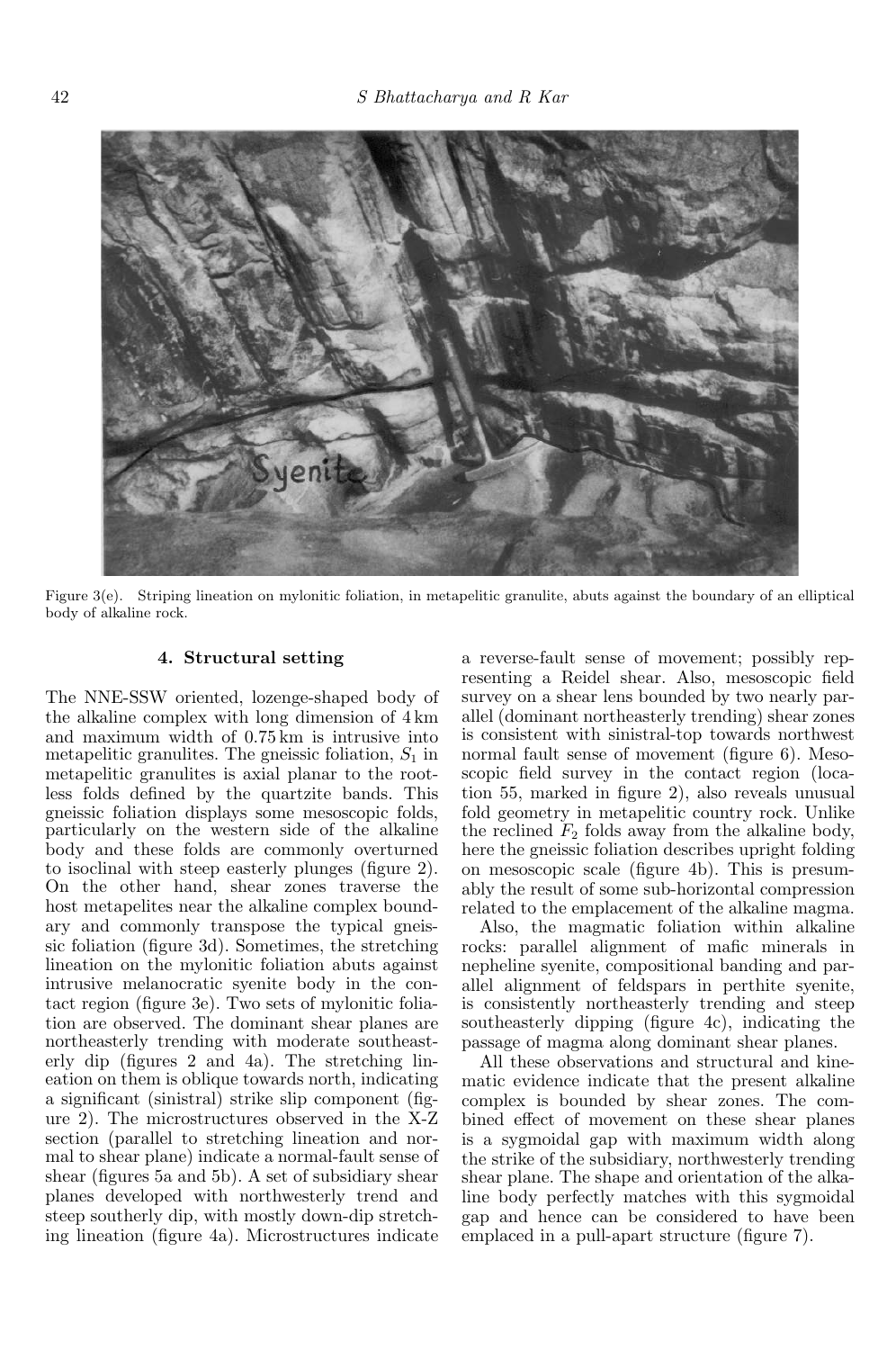|                    |                       |                 |                     | la suana dell'               |                 |                  | ļ                   |                 | ֧֧֢ׅ֧֦֧֦֧֦֧֧֘֝֘֝֘֝<br>֧֪֪֪֪֖֧֖֖֧֚֚֚֚֚֚֚֚֚֚֝<br>֧ |                           |                   |                |               |         |               |                  |                        |                    |
|--------------------|-----------------------|-----------------|---------------------|------------------------------|-----------------|------------------|---------------------|-----------------|--------------------------------------------------|---------------------------|-------------------|----------------|---------------|---------|---------------|------------------|------------------------|--------------------|
| number<br>Sample   | 21C                   | $47\mbox{\AA}$  | 74C                 | 52E                          | 28B             | 54B              | 23                  | 46B             | 22                                               | 69                        | 74D               | $30\mbox{\AA}$ | 68            | 30B     | 66A           | 44D              | $\mathcal{C}$<br>$74A$ |                    |
| Rock type          |                       |                 | Gabbronorite        |                              |                 |                  | Calc-alkali syenite |                 |                                                  |                           | Nepheline syenite |                |               |         |               | Perthite syenite |                        |                    |
| Olivine            | 8 <sup>1</sup>        | 8.2             | $\ddot{0}$          | $\circ$                      |                 |                  |                     |                 |                                                  |                           |                   |                |               |         |               |                  |                        |                    |
| Amphi-<br>bole     | $27.2^{a,c} 52^{a,c}$ |                 | $47^{\mathrm{a,c}}$ | $65^{\rm a,c}$               |                 |                  |                     |                 |                                                  | $\mathbf{1}^{\mathbf{b}}$ |                   |                |               |         |               |                  | $4.7^{\rm b}$          |                    |
| Clinopyro-<br>xene | 5.5 <sup>d</sup>      | $25^{\rm d,e}$  |                     | $6.7^{\rm d}$ $14^{\rm d,e}$ | 12 <sup>d</sup> |                  | $2.2^e$             |                 |                                                  |                           |                   |                |               | $0.5^e$ |               |                  | $0.7^{\circ}$          |                    |
| Orthopyro-<br>xene | 7.0                   |                 |                     |                              |                 |                  |                     |                 |                                                  |                           |                   |                |               |         |               |                  |                        |                    |
| blende<br>Horn-    | $10.7\,$              | 1.7             | $\overline{20}$     | r.                           | 24              | $9.\overline{5}$ | 14                  | 11              | S                                                |                           | 7.0               | $\infty$       |               | 5.5     | $\Box$        | 4.5              | 2.7                    | 0.2                |
| <b>Biotite</b>     | 19                    | 1.5             |                     |                              | $\overline{21}$ | $\overline{11}$  | $^{12}$             | 5.5             | 4.7                                              | 3.2                       | 4.5               |                | $\frac{5}{1}$ | 4.5     | $\ddot{1}$    |                  |                        | 0.2                |
| Plagio-<br>clase   | 26.2                  | $\overline{10}$ | 25                  | $\overline{14}$              | $\exists$       | 43               | $\overline{21}$     | 44              | 7.0                                              | $\overline{ }$            | 1.2               | $\ddot{c}$     |               |         | ŗ.            |                  |                        | 1.5                |
| K-feldspar         |                       |                 |                     |                              |                 | 28               | BG.                 | $\overline{3}$  |                                                  |                           |                   | 8.2            | 22            | 23      | $\Omega$      | 7.2              | $\overline{1}$         | 6.5                |
| Nepheline          |                       |                 |                     |                              |                 |                  |                     |                 | 36                                               | 34                        | 59                | 63             | 28            | 3.7     |               |                  |                        |                    |
| Perthite           |                       |                 |                     |                              |                 |                  |                     |                 | 54                                               | 58                        | 33                | 18             | 49            | $^{60}$ | 65            | 88               | 82                     | $\overline{6}$     |
| Accessory          | $2.4^{\rm f,g,h}$     | $1.5^{f,g}$     | $1f$ ,g             | $0.5^{\rm f}$                | 2.78            | $2.4^{\rm h}$    | $0.7^{\rm h}$       | $2.2^{\rm h,i}$ | $1.7^{\rm f}$                                    | 2.5 <sup>f</sup>          | $1.9^{\rm f}$     | $1.9^{\rm f}$  | $0.5^{\rm f}$ | $3.4^h$ | $1.7^{\rm h}$ | $0.7^{\rm h}$    | $2.5^{\rm h}$          | $1.2^{\mathrm{h}}$ |
|                    |                       |                 |                     |                              |                 |                  |                     |                 |                                                  |                           |                   |                |               |         |               |                  |                        |                    |

Table 1. Representative modal composition of the members of the Koraput alkaline complex. Table 1. Representative modal composition of the members of the Koraput alkaline complex.

Amphibole: other than typical hornblende, kaersutite (a), eckermanite (b), hastingsite (c).<br>Clinopyroxene: diopisidic-augite (d) and aegirine-augite (e).<br>Accessories are calcite (f), titanite (g), opaque (h) and apatite ( Amphibole: other than typical hornblende, kaersutite (a), eckermanite (b), hastingsite (c). Clinopyroxene: diopisidic-augite (d) and aegirine-augite (e).

Accessories are calcite  $(f)$ , titanite  $(g)$ , opaque  $(h)$  and apatite  $(i)$ .

## *Shear zone pathway* 43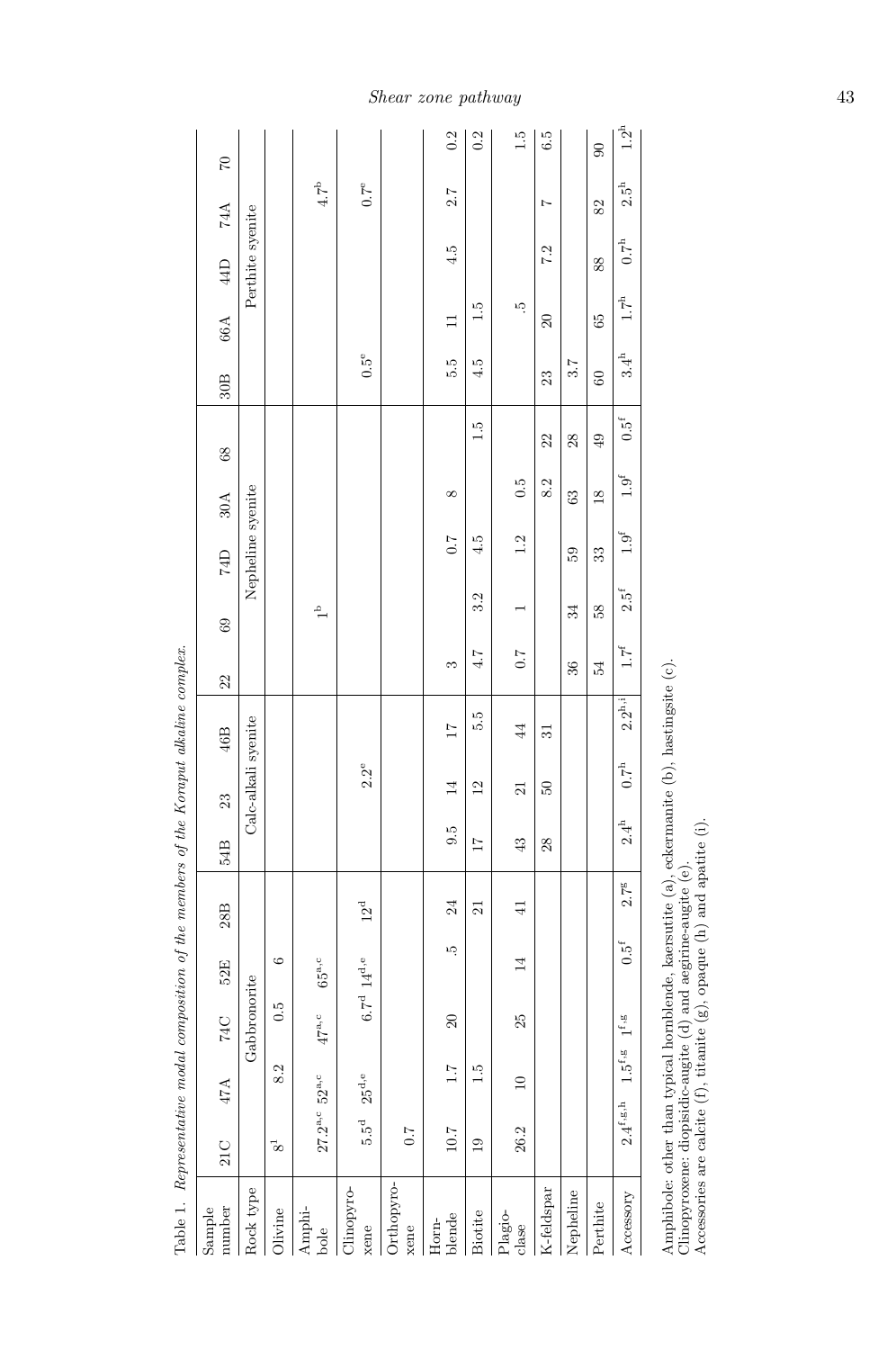

Figure 4. Stereograms: (a) Poles to mylonitic foliation (filled triangles) contoured at 1, 3, 5% per 1% area and stretching lineation (filled circles) contoured at 1, 3, 5% per 1% area. Great circles represent two possible mean orientations of shear zones; (b) Poles to  $S_1$  in khondalite of location 55 (see figure 2), depicting a great circle distribution; pole to the great circle is nearly horizontal, indicating upright folding; (c) Poles to flow foliation in the alkaline complex, contoured at 1, 3, 5% per 1% area; great circle represents the mean orientation, nearly parallel to the orientation of the major shear zone.

### 5. Discussion and implications

Tectonic settings of continental alkaline complexes are commonly modeled from geochemical constraints in relation to the well-studied east African rift volcanics (Macdonald *et al* 1994). However, older rift provinces, such as the Proterozoic Gardar province of south Greenland exhibit considerably more plutonic components (Macdonald and Upton 1993) and for the plutonic alkaline complexes, such as those in the Eastern Ghats belt, tectonic setting should be deciphered from field structural data. And in most cases field structural data are lacking or inconsistent. Several alkaline intrusions have been reported from the Eastern Ghats gran-

ulite belt, India, and we present a case study for the Koraput alkaline complex. This alkaline complex was first reported by Bose (1970), who proposed emplacement along a mega-fold developed in the enclosing granulitic country rocks. But, our detailed field studies around and across the complex reveals no large-scale folds. Instead, the intrusion definitely post-dates mesoscopic  $F_2$  folds, and could relate to  $F_3$  folding and associated extensional features: shear cleavage with a strike-slip component, elongated boudins, rod-like structures parallel to subhorizontal  $F_3$  axes, reported from the Chilka Lake area (Bhattacharya 1997).

The emplacement of the Koraput alkaline complex in a pull-apart structure, as described here,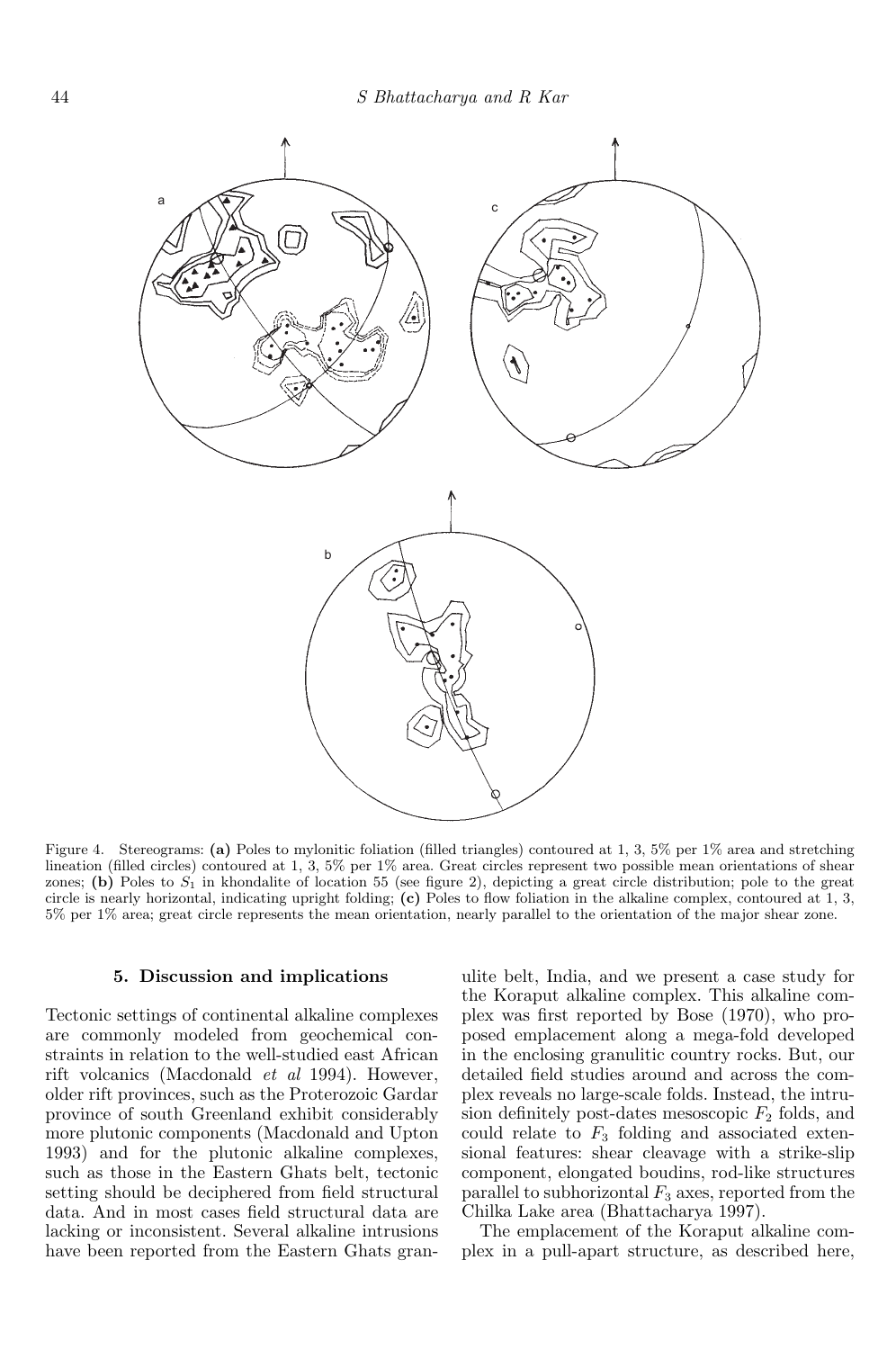

Figure 5. Photomicrographs of X-Z section of quartzite mylonite. (a) Sygmoidal polycrystalline quartz-mica blast; the truncating edges are parallel to the continuous cleavage C in the rock; the elongation of the quartz-mica blast depicts S. (b) Sygmoidal mica-fish with truncating edges parallel to the continuous cleavage C in the rock and elongation of the mica-fish represents mylonitic banding S. Arrow points down plunge. The S-C relationship indicates normal fault sense of movement. Scale bar:  $4\mu$ .

is consistent with the transcurrent shear zone cavity opening model of Hutton (1988) and similar to those reported for the Donegal granite, NW Ireland (Hutton 1982) and Mortagne granite, France (Guineberteau *et al* 1987).

On the other hand, the regional structuraltectonic studies suggest that the Eastern Ghats belt represents a convergent orogen that evolved under a regional NW-SE directed compression and attendant homogeneous shortening (Bhattacharya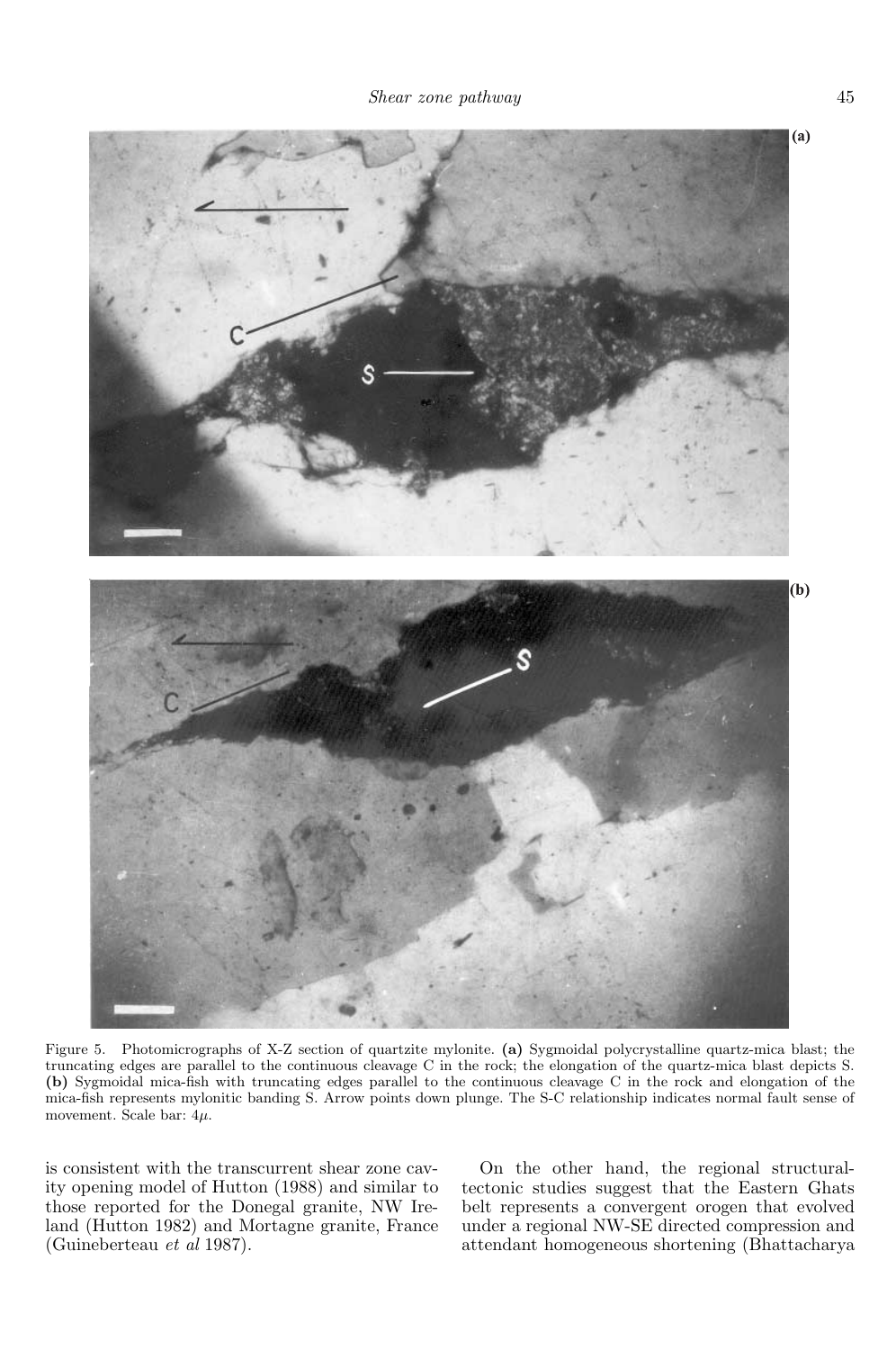

Figure 6. Map of a small shear lens in metapelite. Section along AB, looking from NE is also shown. Note sinistral-top towards NW normal fault sense of movement along the nearly parallel shear zones.

*et al* 2001). This is inconsistent with the idea that the Eastern Ghats belt represents a fault-bounded ensialic linear rift-zone (Leelanandam 1998). Moreover, the boundary between the Eastern Ghats belt and Bastar craton is marked by a crustalscale shear zone which developed at the time of collisional juxtaposition of the Eastern Ghats belt against the Bastar craton (Gupta *et al* 2000; Kar *et al* 2001; Bhattacharya 2002). Recently published geochronological data on the Eastern Ghats rocks revealed many complexities and the entire Eastern Ghats belt can no longer be considered as a single lithotectonic unit (Bhattacharya *et al* 2001; Rickers *et al* 2001). On the collision of the Eastern Ghats belt against the Bastar craton to the west, which is particularly relevant in the context of this paper, there is no published isotopic data. However, some unpublished data with the authors on charnockitic gneiss of the WCZ suggest a 2.5 Ga collisional event post-dating charnockitic magmatism at 3.0 Ga. Kar *et al* (2001), presented microstruc-

tural evidence of high-temperature shearing in the charnockitic rocks of the boundary area around Jaypur. Morphologically two distinct types of zircons were recovered from a charnockite gneiss. The prismatic zircons give  $\frac{207 \text{Pb}}{206 \text{Pb}}$  age of ca. 3.0 Ga and could be interpreted as crystallisation/emplacement age of the charnockitic magma. The rounded zircons, on the other hand, with  $^{207}Pb/^{206}Pb$  age of 2.6 Ga, close to the lower intercept age of 2.5 Ga and relatively poor in U ( $\sim$ 130 ppm) as against that in the prismatic zircons  $(\geq 300 \,\mathrm{ppm})$ , could represent reprecipitation and recrystallisation (Mezger and Krogstad 1997).

According to Leelanandam (1998), "all the feldspathoidal alkaline complexes of the Eastern Ghats belt are virtually restricted to the western margin and are significantly confined to the junction zone between the cratonic (non-charnockitic) and mobile belt (charnockitic) regions". However, according to Ramakrishnan *et al* (1998), alkaline complexes of EGMB are confined to the western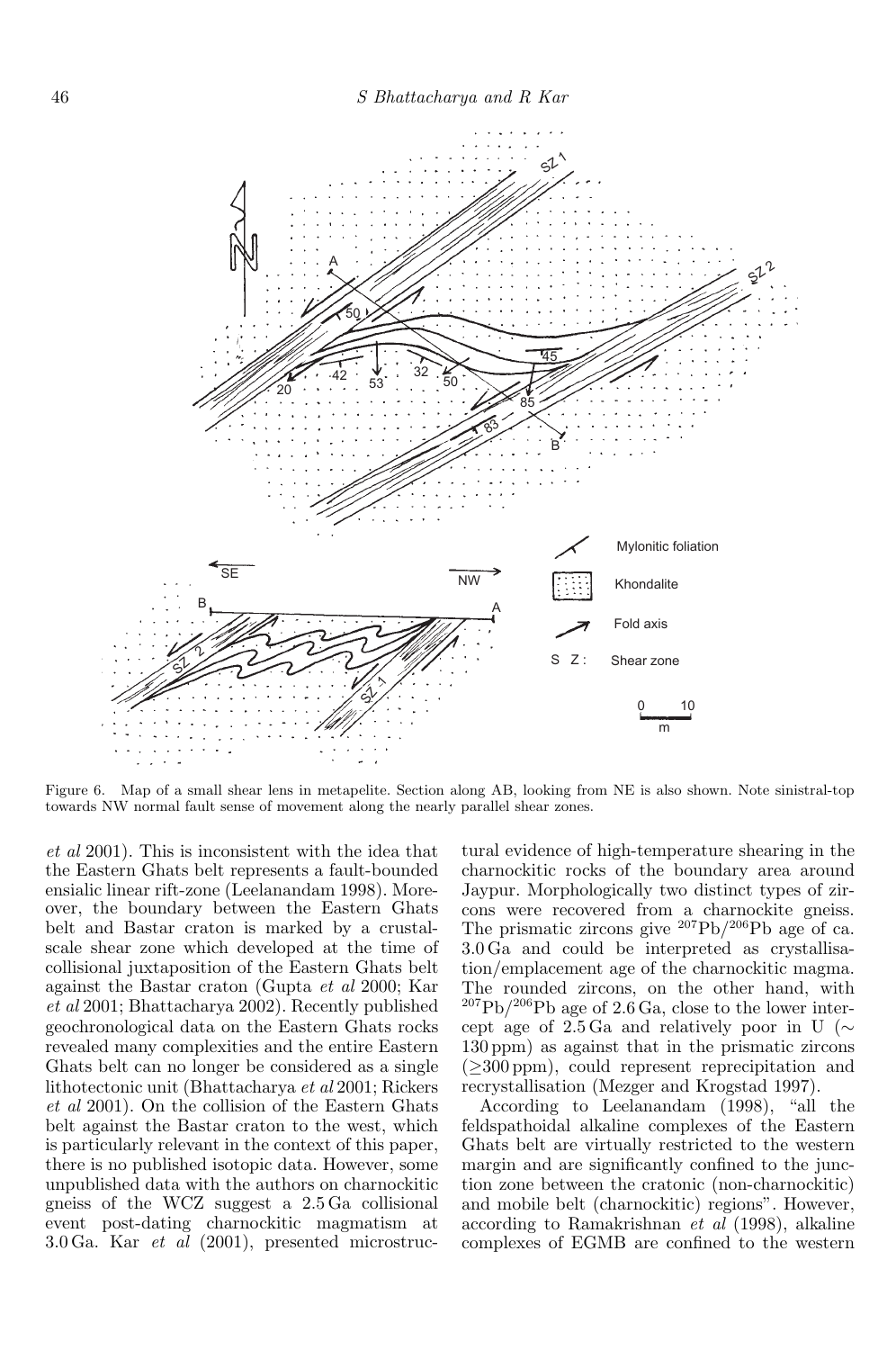

Figure 7. Model showing stages of emplacement of the alkaline magma along shear zone pathways. Arrow points towards north. (a) NE'ly trending dominant and NW'ly trending subsidiary shear zone; (b) sinsitral-top towards NW normal fault sense of movement along the dominant shear zone and reverse sense of movement along subsidiary shear zone, producing a gap, (c) sygmoidal gap is filled with alkaline intrusion (stippled), maximum width along NW and maximum elongation along NE and (d) schematic map of the model alkaline complex.

margin between the WCZ (western charnockite zone) and WKZ (western khondalite zone). The Koraput complex in particular occurs within the WKZ of Ramakrishnan *et al* (1998). Moreover, the supposed rifting of the continental margin, according to these authors, is separated from the main supracrustals of EGMB by the WCZ. Thus, the cryptic suture proposed by Leelanandam (1998) could, if at all, pertain to the contact zone between the cratonic and mobile belt regions; such a transition zone occurs to the west of the WCZ (cf. figure 2 in Ramakrishnan *et al* 1998). And above all, the Koraput alkaline complex is remote from the western boundary and no rift-tectonics can be envisaged.

The disposition of many of the alkaline complexes in the Eastern Ghats belt is, however, consistent with the alternative interpretation that they may represent local hot spots, and could trace the path of continents over mantle plumes (figure 1). Moreover, for the Koraput complex, movement along the principal northeasterly shear-zone is consistent with crustal thinning, which could have resulted from upwelling of mantle above some hotspots. Finally, it would be interesting to isotopically monitor these alkaline bodies in the Eastern Ghats belt, to verify any linear progression that would be expected if a plate moved over a plume (Foland & Faul 1977).

It is significant that continental alkaline magmatism, particularly for a plutonic complex such as the Koraput complex, could be related to tectonism from field structural data and it would be encouraging to undertake similar studies for other plutonic complexes in the Eastern Ghats belt.

Also, in view of the indications that alkaline magmatism at Koraput is not associated with rifting or continental break-up, the alternative model of plume-tectonics for the alkaline complexes in the Eastern Ghats belt could be tested by isotopic monitoring.

#### Acknowledgement

Indian Statistical Institute provided the infrastructural facilities. Field work for this study was supported by the Council of Scientific and Industrial Research, Government of India, in the form of a project grant. The authors thankfully acknowledge critical comments of an anonymous reviewer.

## References

Bailey D K 1974 Continental rifting and alkaline magmatism: In: The Alkaline rocks, (ed) H Sorensen (John Wiley & Sons Ltd.) 148–159